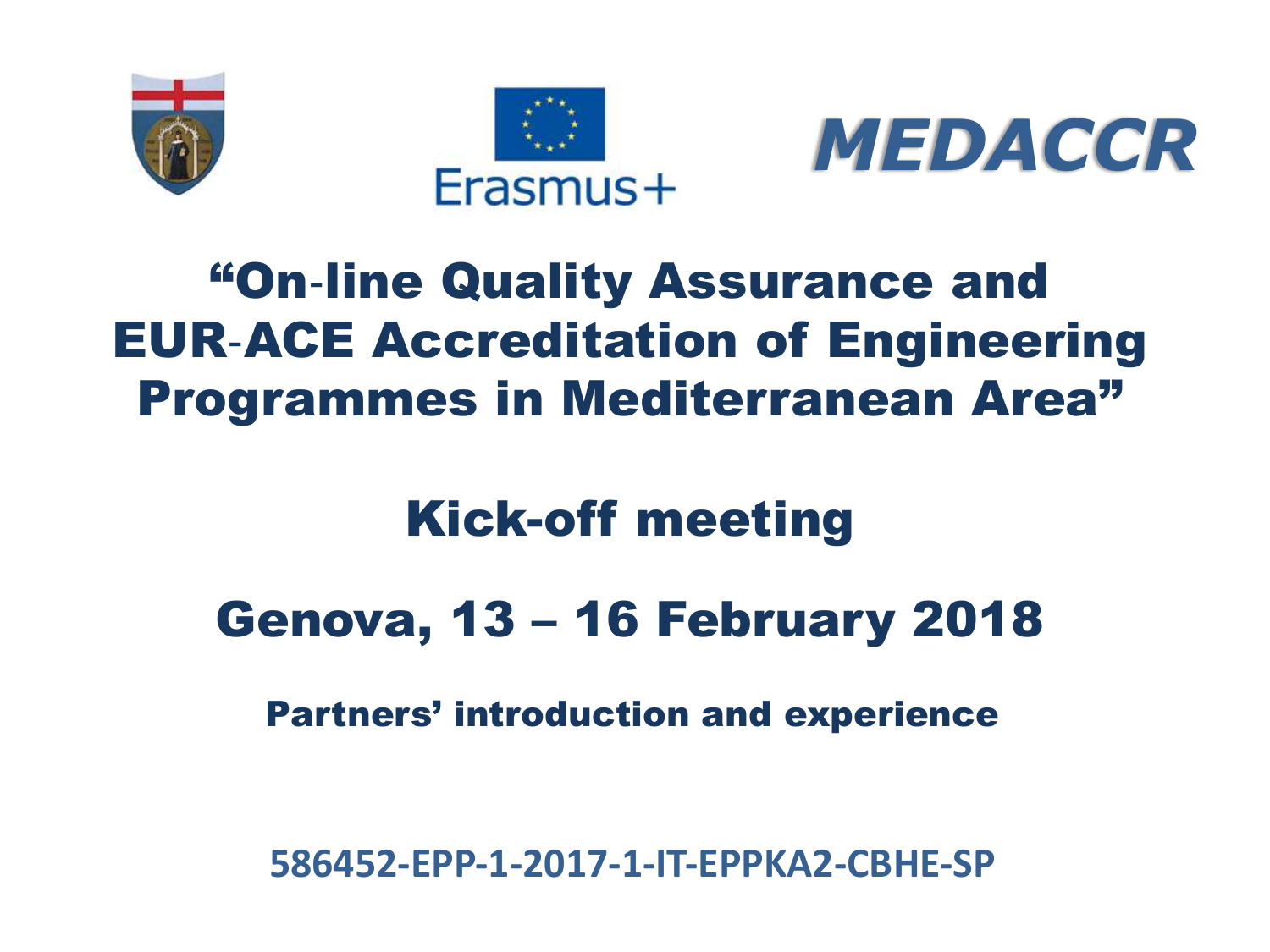## *MEDACCR*









Arts and Philosophy and in Theology.

**1628** - The Jesuit College releases **its first degrees** in

**HISTORY OF UNIGE IN SHORT** 

 **1870** - Foundation of the **Royal** Naval **School** and of the **Royal Institute** for Economic and Commercial Studies. In **1936** they become Faculties of the Royal University of Genoa.



 **2012 –** The existing 11 Faculties of the public University of Genoa merge in 5 Schools in compliance with the national University Reform of December 2010.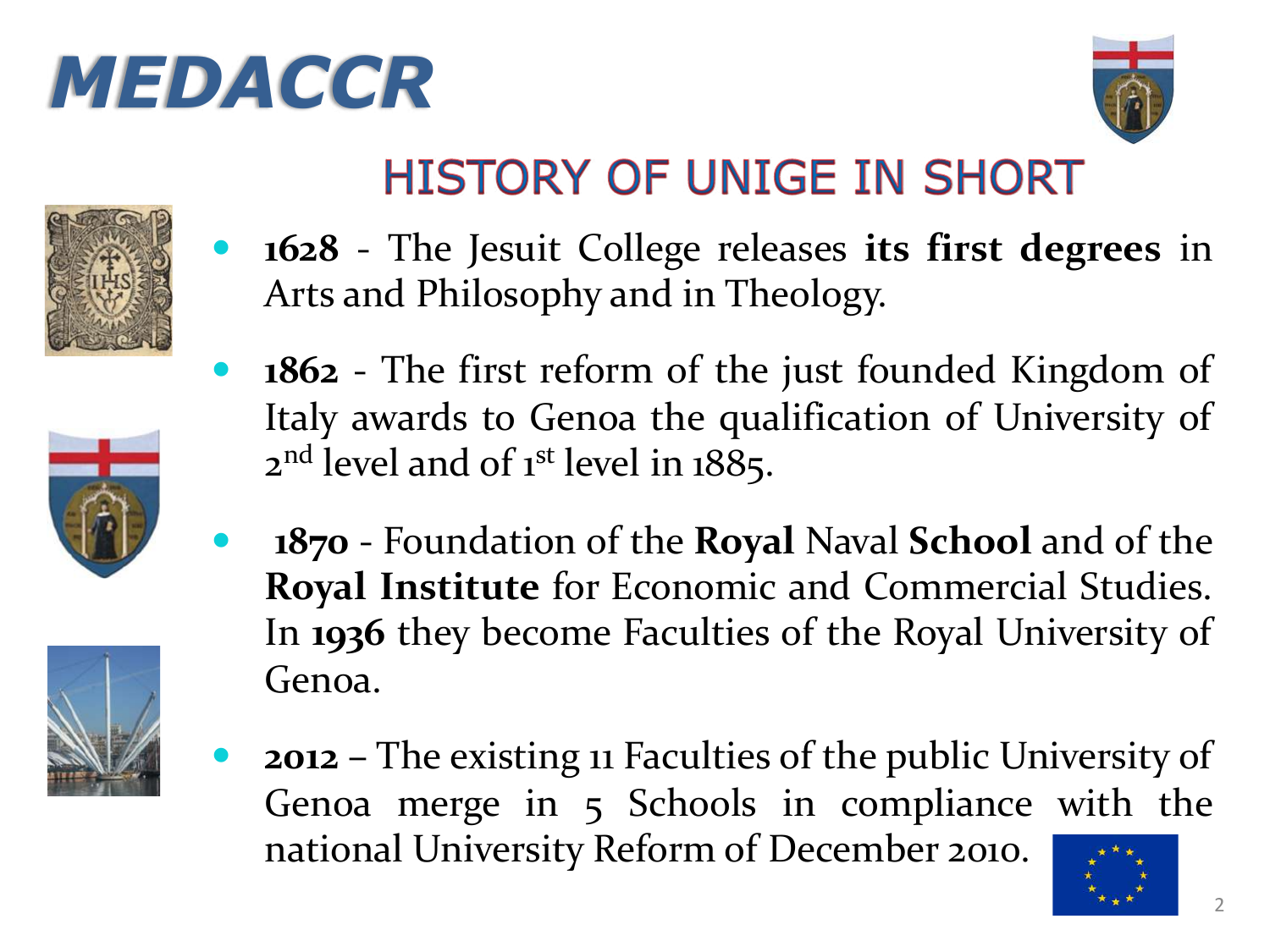

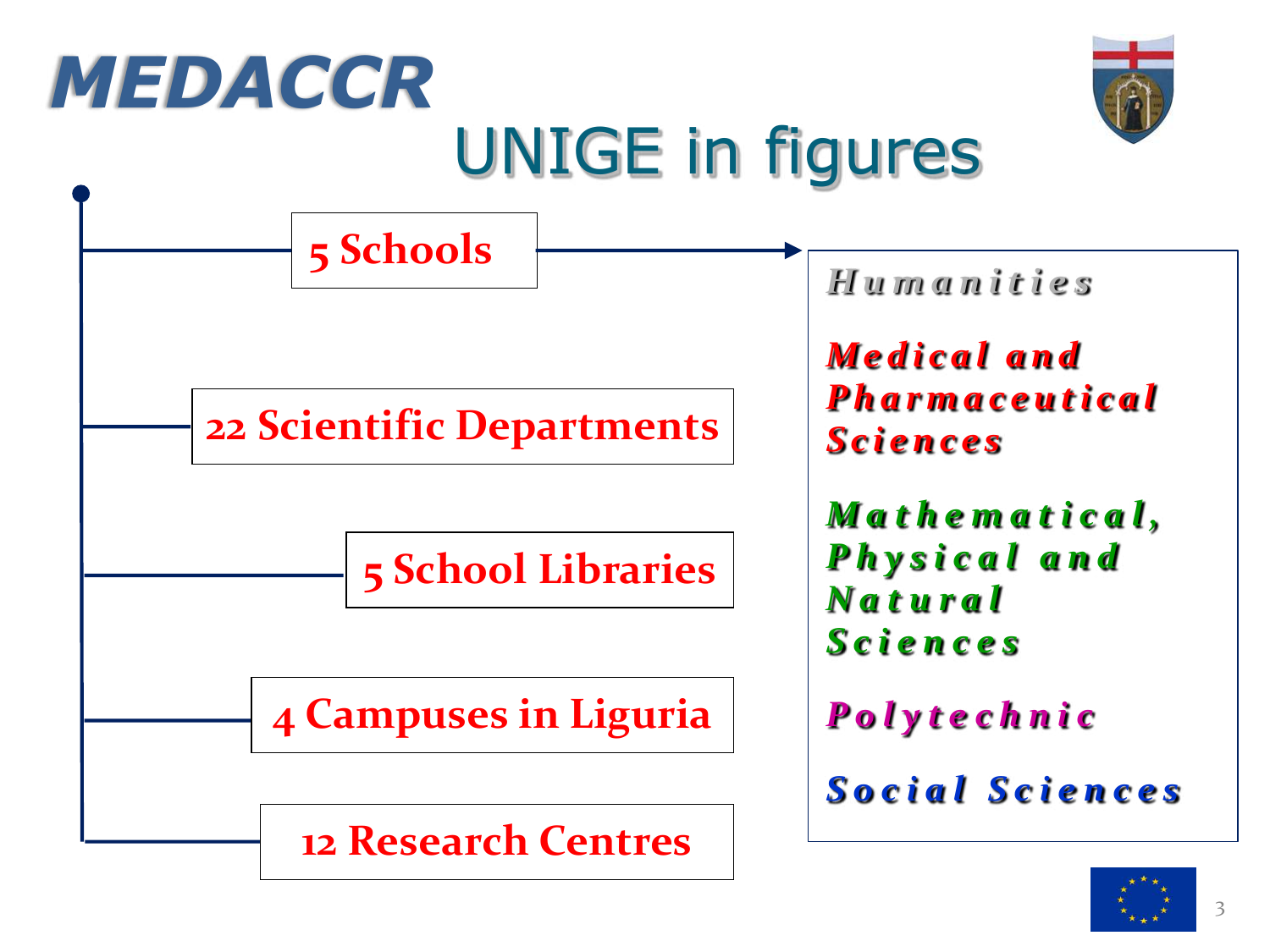



Departments to be referred to the Polytechnic and Sciences Schools

- **DIBRIS > Department of Computer Science, Bioengineering, Robotics and Systems Engineering**
- **DICCA > Department of Civil, Chemical and Environmental Engineering**
- **DIME > Department of Mechanical Engineering, energy and transportation**
- **DITEN > Department of Naval Engineering, Electric, Electronic and Telecommunication**
- **DAD > Department of Architecture and Design DCCI > Department of Chemistry and Industrial Chemistry DIFI > Department of Physics DIMA > Department of Mathematic DISTAV > Department of Earth, environment and life Sciences**

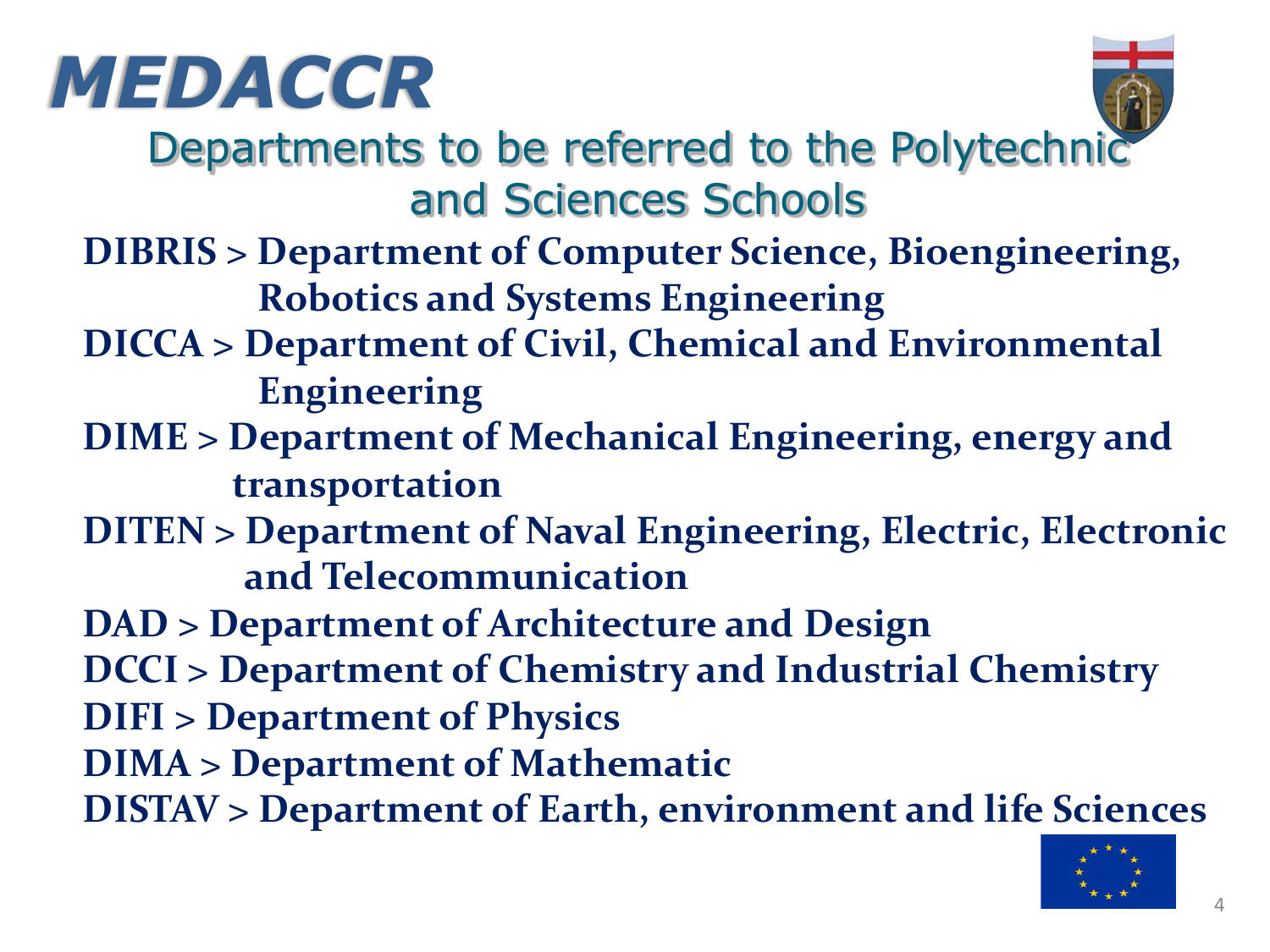# UNIGE in figures Source: *UNIGE press-kit July 2017 MEDACCR*



#### v **Staff**

- $1.300 \sim$  professors, researchers and lecturers
- $1.390 \sim$  administrative & technical staff, 12 managers

#### v **Budget**

• approx. 420 million Euros for 2016

#### v **Students**

- $5.200 \sim$  Enrolled students in the A.Y. 2016-2017
- 32.000 ~ Students (**2.900** foreign ones, 9%)
- $\tilde{6}$ .000 ~ Graduates (updated 2016)
- 1.280 ~ Postgraduate Degrees awarded (2016)

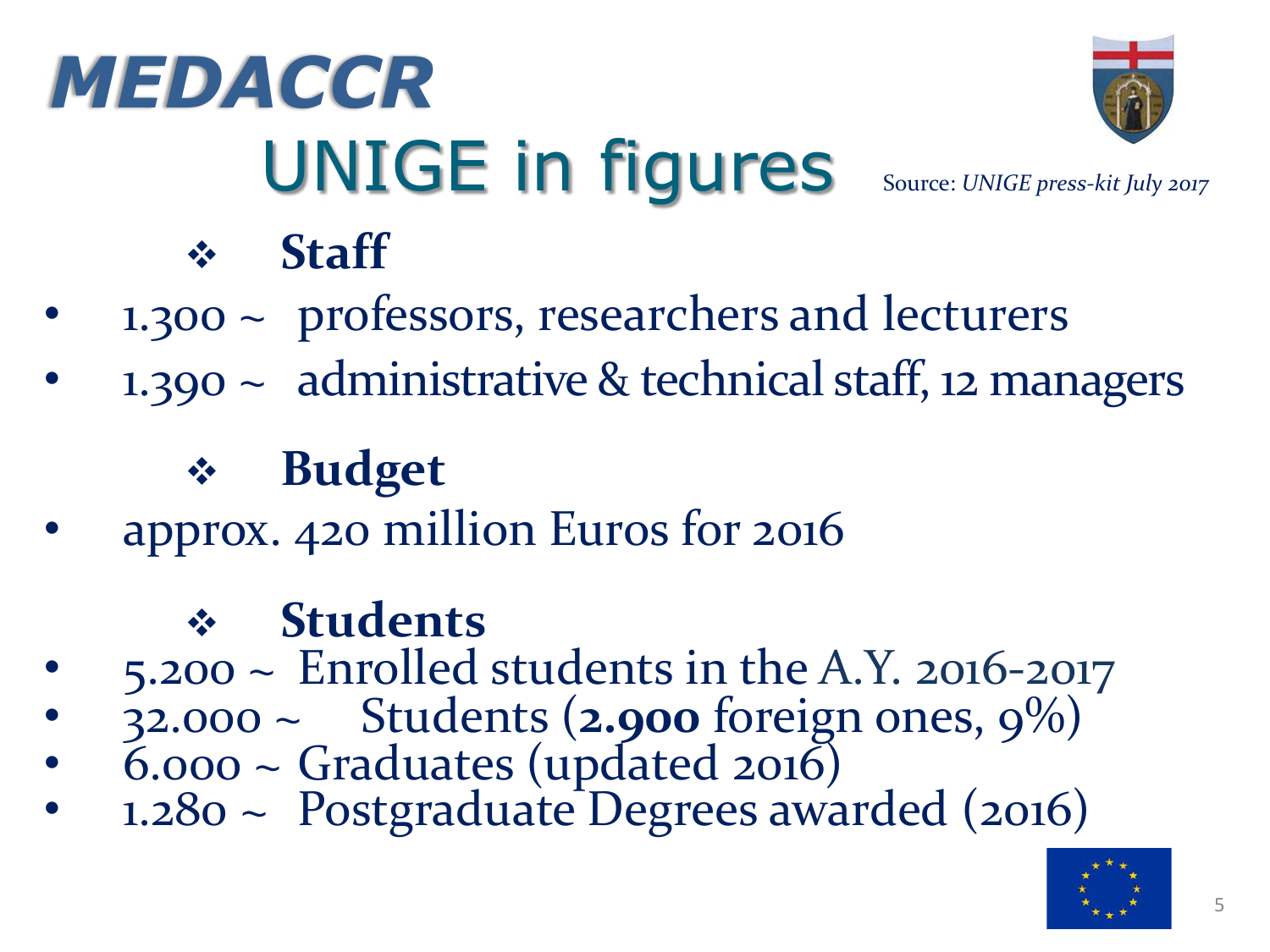## UNIGE in figures Academic Year 2017/2018 *MEDACCR*

#### **Teaching offer**

124 Bachelor and Master courses 28 PhD courses (with 92 curricula) 53 Specialisation Schools 27 Postgraduate vocational training

#### **International dimension**

920 Erasmus scholarships to UNIGE students (A.Y. '17-18) 1.100 Erasmus scholarships for foreign students 144 Cooperation Agreements with foreign HEIs

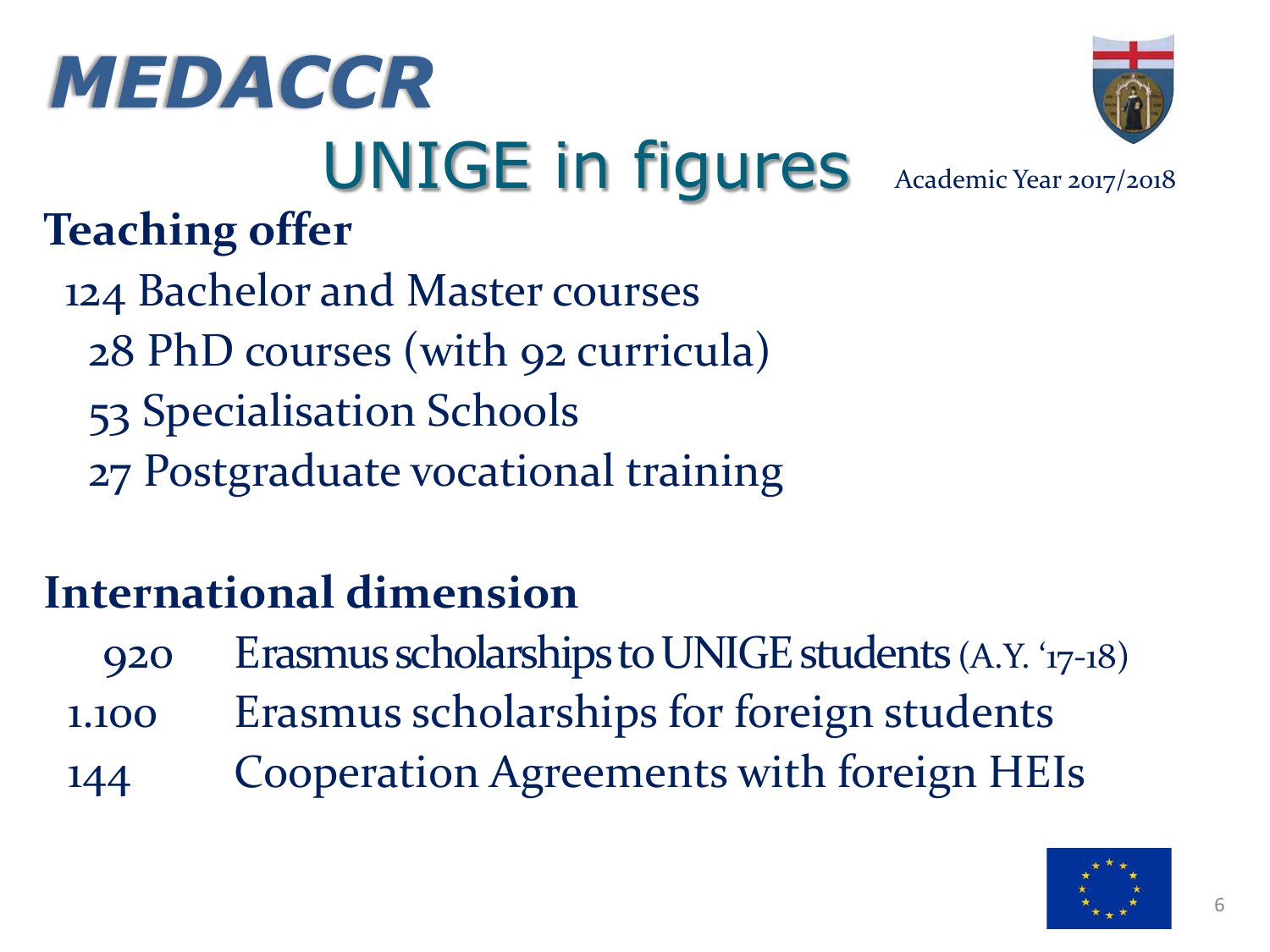# UNIGE in figures Source: *University Budget Plan 2016 MEDACCR*



### **Research and technological development**

- Funding received for the carrying out of research activities in 2014: **26,8 K€**
- UNIGE co-financing from its own sources: **6,7 K€ more**
- UNIGE owns **72** patents, **14** of which registered in 2015
- Existing spin-offs in the framework of UNIGE research activities, officially recognized: **36**

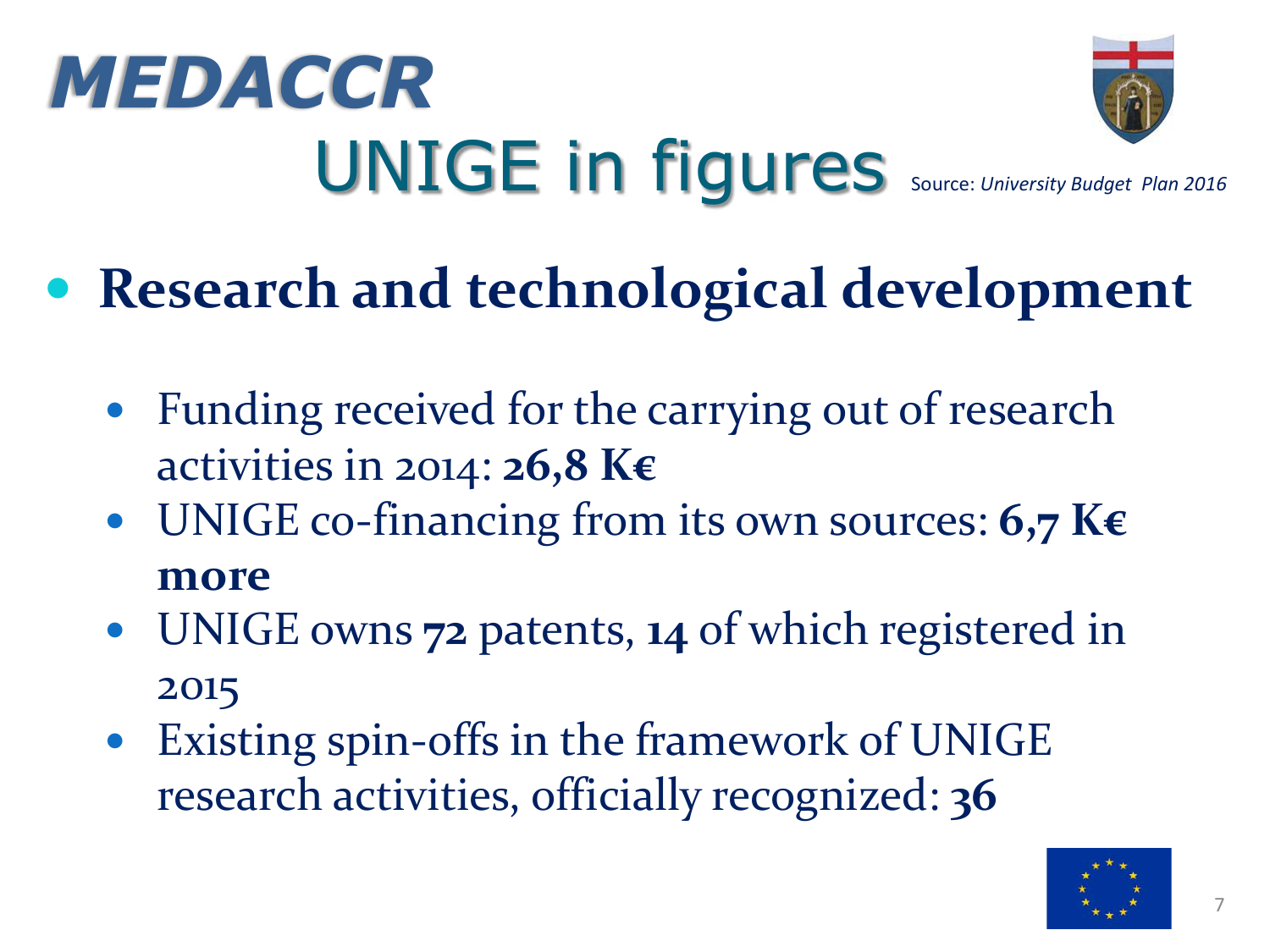



#### **UNIGE** international dimension

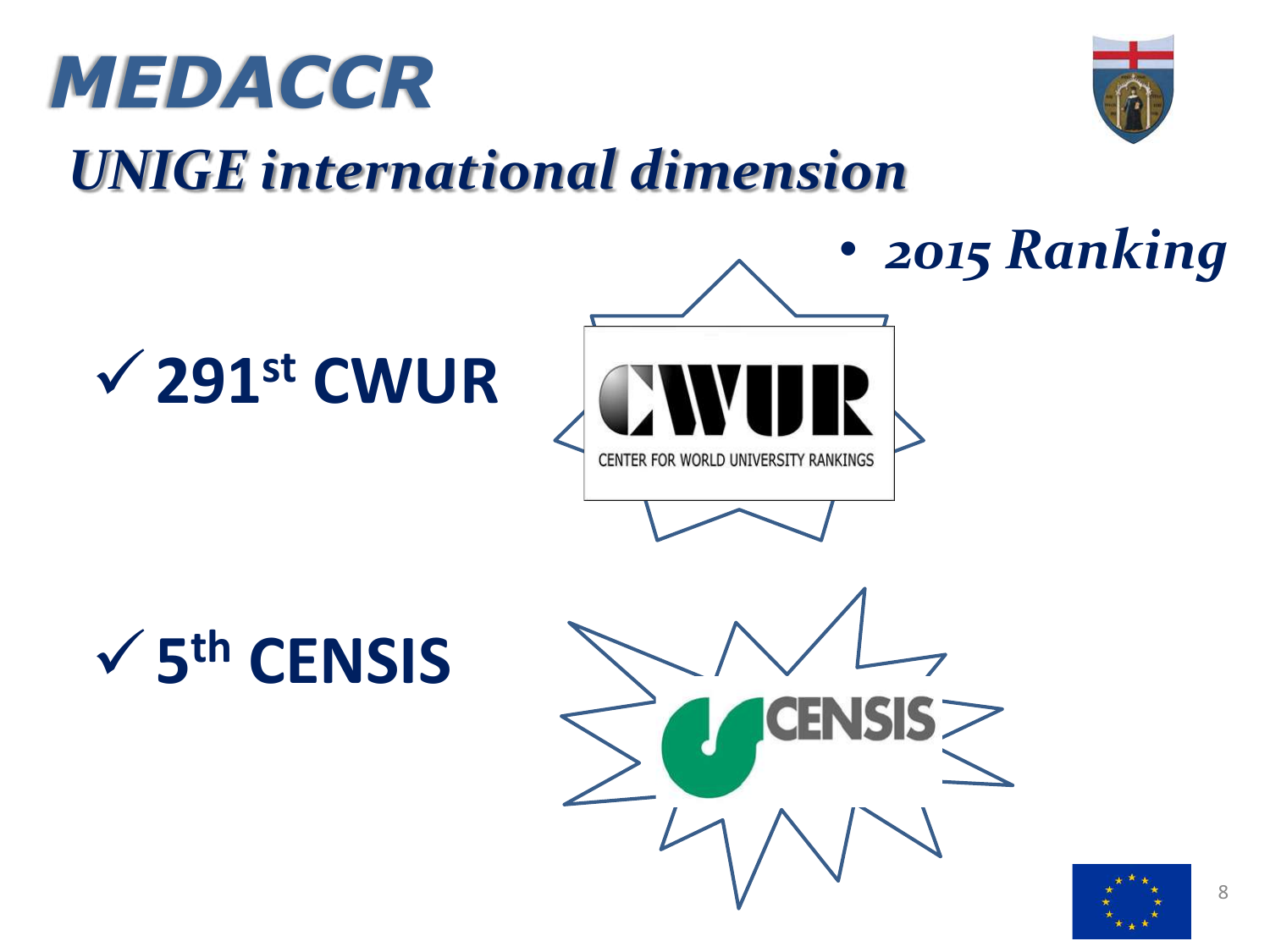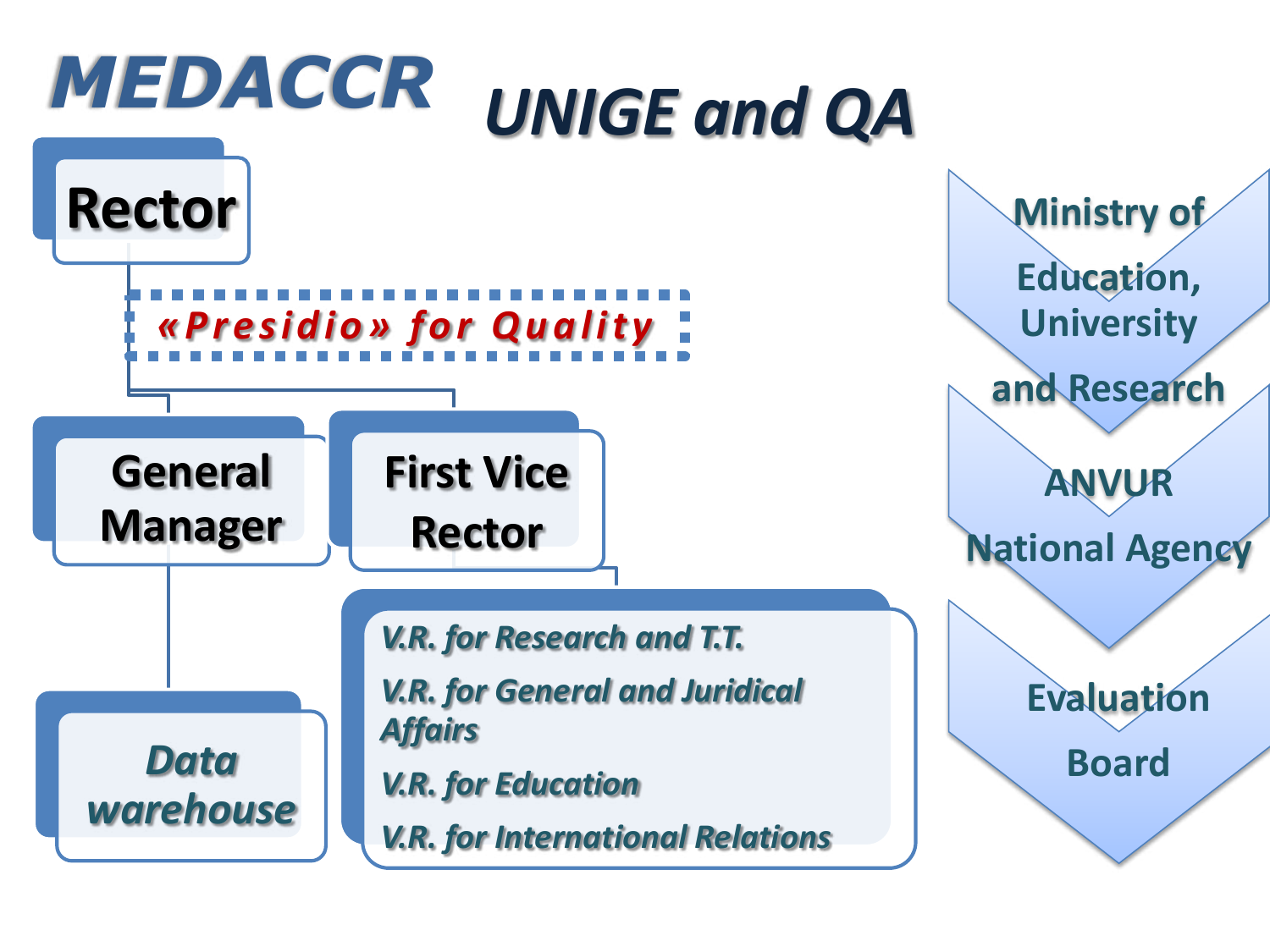# MEDACCR



#### From Tempus (1995) ...

| <b>CALL</b>   | Kind  | Project number and title                      | <b>USG</b> role | Main PC beneficiary |
|---------------|-------|-----------------------------------------------|-----------------|---------------------|
| 1995          | T JEP | 10042 - 1995                                  | <b>Partner</b>  | <b>Ukraine</b>      |
|               |       | <b>Méditerranée - Mer Noire: Programme</b>    |                 |                     |
|               |       | <b>Richelieu</b>                              |                 |                     |
| 1996          |       | T_JEP   10229 - 1996                          | <b>Partner</b>  | <b>Azerbaijan</b>   |
|               |       | Réorganisation et l'ouverture sur             |                 |                     |
|               |       | l'Europe des Enseignements de la Faculté      |                 |                     |
|               |       | de Relations Internationales de               |                 |                     |
|               |       | l'Université "Rasulzade"                      |                 |                     |
| 1997          | T JEP | 10304 - 1997                                  | <b>Partner</b>  | <b>Ukraine</b>      |
|               |       | <b>Economie de l'environnement en Ukraine</b> |                 |                     |
|               |       | du Sud                                        |                 |                     |
| <b>R.M.M.</b> | 666   |                                               |                 | 0.0.0.00            |
|               |       |                                               |                 |                     |

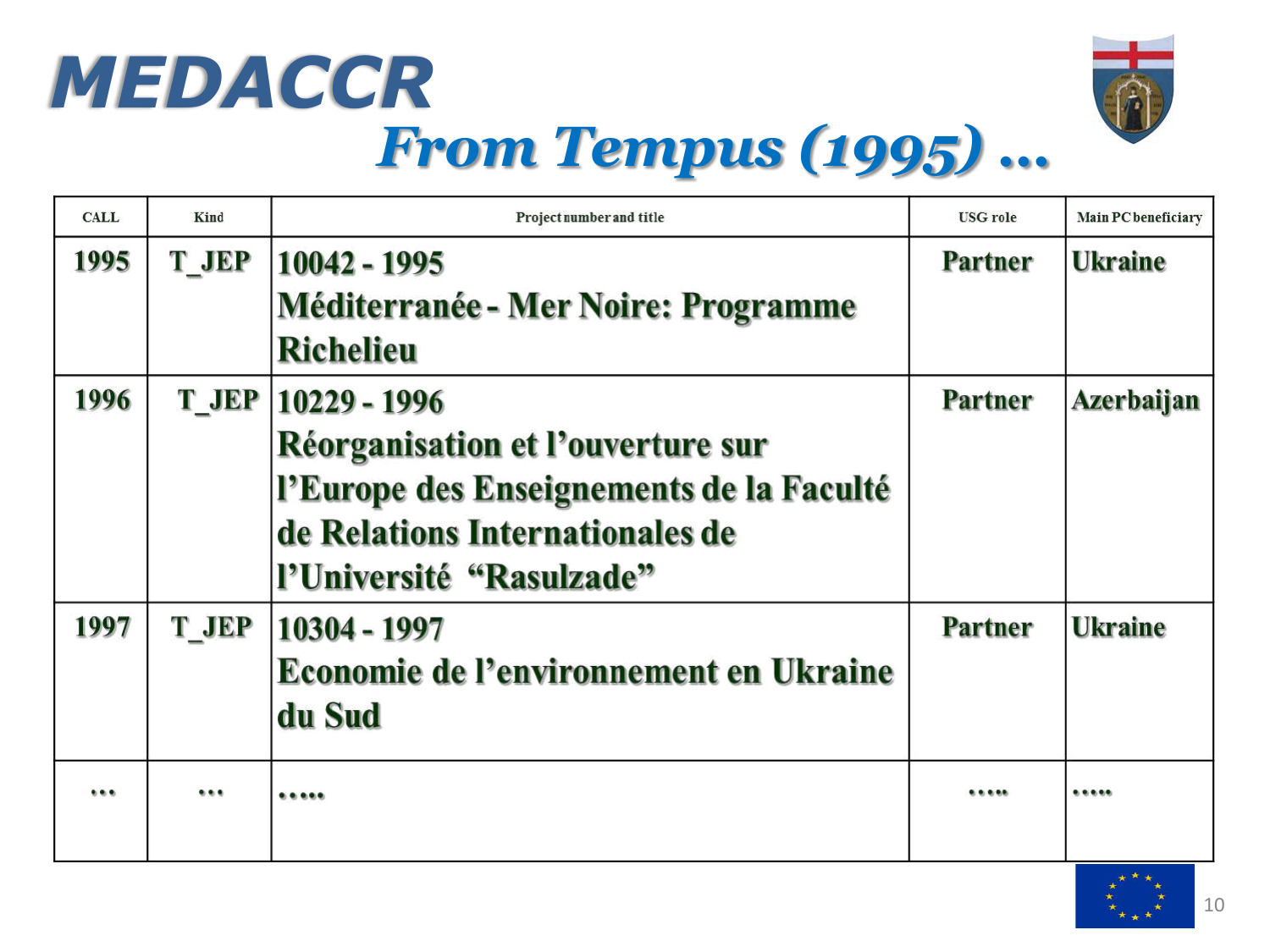



#### *… to Erasmus+ (2016)*

| 2015 | Strategic support on strengthening the quality assurance<br>structures at the private HEIs in Albania                                   | <b>Partner</b> | Albania, Kosovo                                        |
|------|-----------------------------------------------------------------------------------------------------------------------------------------|----------------|--------------------------------------------------------|
| 2015 | <b>Management - Innovation - Development (MIND)</b>                                                                                     | <b>Partner</b> | <b>Central Asia</b>                                    |
| 2015 | <b>Master Degree in Innovative Technologies in Energy Efficient</b><br><b>Buildings for RU &amp; AM Universities &amp; Stakeholders</b> |                | <b>Coordinator Armenia, Russia</b>                     |
| 2015 | <b>Medical Physics: New ICT-based Curricula for Uzbekistan</b>                                                                          | <b>Partner</b> | <b>Uzbekistan</b>                                      |
| 2016 | <b>Boosting Environmental Protection and Energy Efficient</b><br><b>Buildings in Mediterranean Region.</b>                              |                | <b>Coordinator Algeria, Morocco,</b><br><b>Tunisia</b> |
| 2016 | <b>Strengthening climate change REsearch And innovation</b><br><b>CapaciTies in Cambodia, Laos and Vietnam</b>                          | <b>Partner</b> | Cambodia, Laos,<br><b>Vietnam</b>                      |
| 2016 | <b>Fostering REsearch-based Entrepreneurship and the</b><br>development of spin-off companies in Central America                        | <b>Partner</b> | <b>Central America</b>                                 |
| 2016 | Solutions Académiques pour le Territoire EuroMed Leader<br>d'Innovations et Transferts technologiques d'excellence                      | <b>Partner</b> | Algeria, Morocco,<br><b>Tunisia</b>                    |
| 2016 | <b>ENHANCING QUALITY ASSURANCE IN SOUTH ASIA HEIS</b>                                                                                   | <b>Partner</b> | India, Nepal,<br>Afghanistan                           |